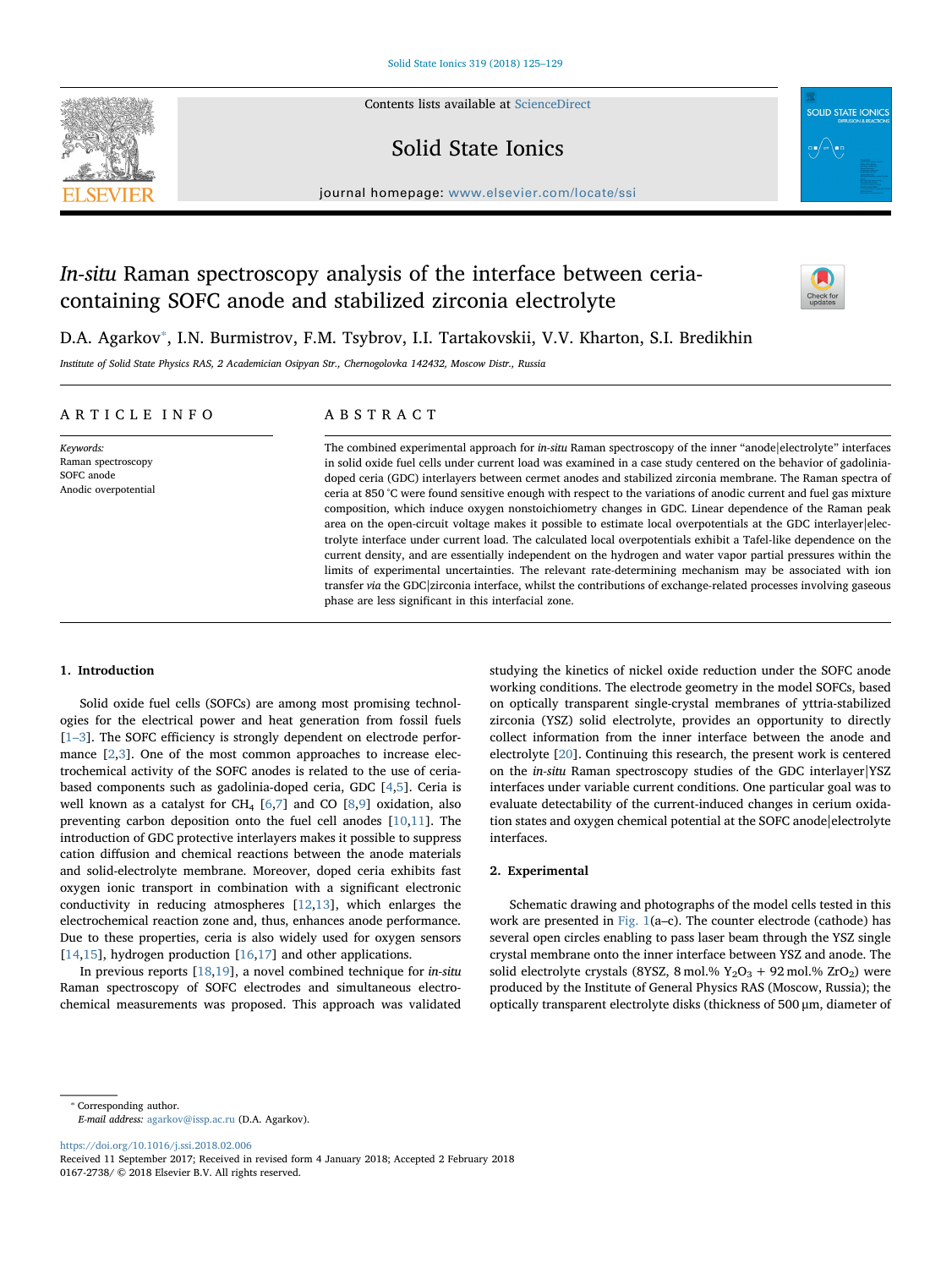<span id="page-1-0"></span>

Fig. 1. Photographs of anode (a) and cathode (b) sides of the model SOFC, schematic drawing of the entire cell architecture (c), and examples of I-V curves collected for different fuel mixture compositions at 850 °C (d).

21 mm) were cut with a diamond saw, grinded and polished. The optical transmittance tests [\[21](#page-4-20)] showed that the electrolyte membranes transmit more than 70% light energy in the visible light wavelength region.

The equipment and experimental techniques, employed for the electrode deposition and characterization, were described in previous publications [[22](#page-4-21)–24]. The functional Ni-GDC cermet anode layer was applied onto a thin GDC interlayer made of commercial submicron  $Gd_{0.1}Ce_{0.9}O_{1.95}$  powder (10GDC, Fuel Cell Materials, USA). During preparation, the powder was annealed in air at 700 °C and then mixed

with Heraeus V006A thinner (mass ratio of 1:1) in a planetary mixer Thinky ARE-250 (Japan). The resultant GDC paste was screen-printed on the single crystal membranes using an Ekra E2 instrument (Asys, Germany) and dried in air at 130 °C. The functional anode layer was prepared from NiO (Sigma Aldrich) and 10GDC, both pre-annealed in air at 700 °C. After mixing of the submicron powders (weight ratio of 1:1) and adding 40 wt% Heraeus V006A, the anode paste was screenprinted onto the GDC interlayer. The anode was sintered at 1300 °С for 2 h; reduction of NiO in flowing  $H_2-N_2$  gas mixture was performed at the initial stage of the Raman measurements. The cathode of  $(La<sub>0.8</sub>Sr<sub>0.2</sub>)<sub>0.95</sub>MnO<sub>3−δ</sub> - 10GDC composite (50:50 wt%) was screen$ printed onto the opposite side of the single-crystal membrane and annealed at 1100 °C for 2 h. Finally, platinum current-collecting layers made of Heraeus CL11-5100 paste were deposited onto each electrode and sintered in air at 950 °C for 3 h. Typical I-V curves of one model cell, collected at different compositions of the fuel gas mixture supplied onto the anode, are shown in [Fig. 1](#page-1-0)(d).

The experimental setup used in this work was described elsewhere [[19\]](#page-4-18). Briefly, this setup comprises a high-temperature chamber with a single-crystal sapphire sample holder, equipped with Pt wire current collectors, gas communications and several thermocouples. The model fuel cell is pressed and sealed onto open end of the sapphire tube placed in a tubular furnace; a flowing fuel gas mixture is supplied inside this tube using Bronkhorst mass-flow controllers (The Netherlands). In this work, humidified  $H_2-N_2$  mixtures were used as fuel; the SOFC cathode was exposed to atmospheric air. The electrochemical measurements were carried out using a Solartron 1287 potentiostat-galvanostat (UK). The optical part for scattered radiation registration comprises a green laser (532 nm), 2 couples of collecting lenses, crossed optical gap, an optical microscope with CCD-camera, monochromator and a CCD camera (1340  $\times$  100 pixels) with liquid nitrogen cooled sensor; the optical scheme and parameters of the Raman measurements can be found in Ref. [\[19](#page-4-18)].

#### 3. Results and discussion

At the first stage of the in-situ Raman spectroscopy studies of GDC interlayer|YSZ membrane interface, effects of the fuel gas mixture composition were examined. [Fig. 2](#page-2-0)(a) compares the Raman spectra collected at 850 °C under open-circuit conditions, when the mixtures with  $H_2/N_2$  ratio of 1/10, 1/5 and 1/1 were supplied onto the layered anode. The variations of the hydrogen partial pressure lead, first of all, to systematic changes in the region of  $460 \text{ cm}^{-1}$  peak; the literature data [\[25](#page-4-22)] show that this signal is quite sensitive to the oxygen content variations in ceria and corresponds to symmetric oscillations of oxygen in the fluorite-type crystal lattice. These changes become more visible in the same Raman spectra normalized to the strongest peak of cubic zirconia [[26\]](#page-4-23), [Fig. 2](#page-2-0)(b). The inset in [Fig. 2\(](#page-2-0)c) illustrates the procedure of the background subtraction used for further refinement. The ground line was approximated by a 3rd order polynomial with the derivative at the 460 cm−<sup>1</sup> peak edges equal to the initial spectrum derivative. The subtraction results ([Fig. 1c](#page-1-0)) make it possible to extract the correlation between the oxygen chemical potential and peak area. The latter was calculated by integrating the Raman scattering intensity around the target peak, in the Raman shift range of 379–517 cm<sup>-1</sup>. The relationship between the peak area and opencircuit voltage (OCV) determined by the Nernst equation is linear, [Fig. 2](#page-2-0)(d).

[Fig. 3\(](#page-3-0)a) displays the Raman spectra measured as a function of current density across the SOFC anode. These data correspond to an intermediate fuel gas mixture composition  $(H_2/H_2O/N_2)$  flow ratio of  $14.9/2.7/75.0 \cdot 10^{-6}$  mol/s) and current load range from 0 to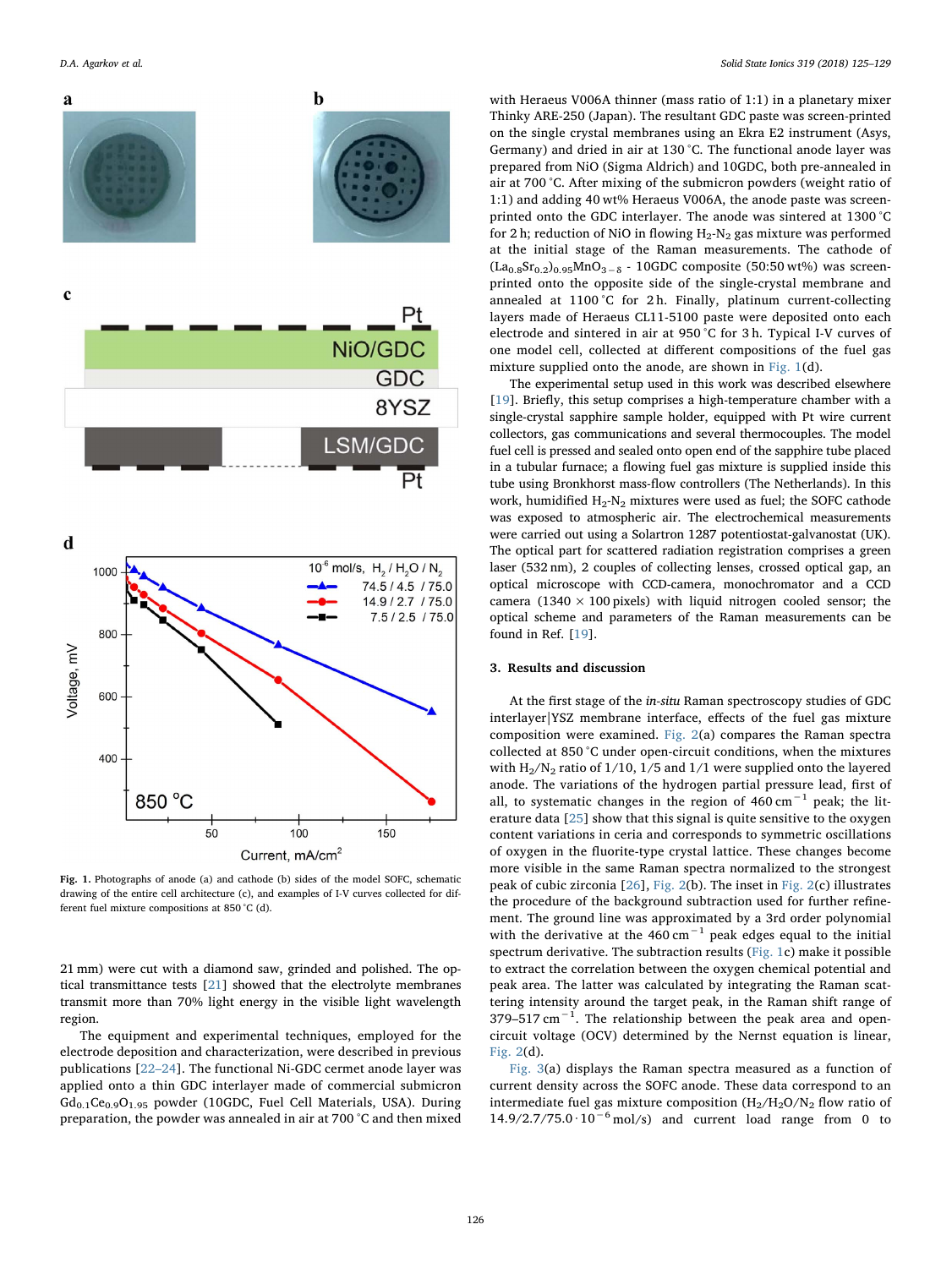<span id="page-2-0"></span>

Fig. 2. As-collected Raman spectra vs. fuel gas mixture composition under open-circuit conditions at 850 °C (a), the same spectra normalized to the intensity of strongest zirconia peak (b), characteristic 460 cm−<sup>1</sup> peak after background spectrum subtraction (c), and linear relationship between open-circuit voltage and 460 cm−<sup>1</sup> peak area (d).

176 mA/cm<sup>2</sup>. Again, the 460 cm<sup>-1</sup> peak intensity is substantially dependent of the current density, whilst other parts of the spectra remain almost unchanged. Notice that similar results were obtained in the entire range of the fuel gas mixture compositions. As for the previous case, all the spectra were normalized to the intensity of strongest zirconia peak [\(Fig. 3](#page-3-0)b), followed by subtraction of the background spectrum, [Fig. 3\(](#page-3-0)c). The calculated peak area vs. current density dependencies in various atmospheres are presented in [Fig. 3](#page-3-0)(d). The Tafel-like shape of these curves can be easily understood if taking into account the linear correlation between the Raman peak intensity and oxygen chemical potential at the anode under open-circuit conditions ([Fig. 2d](#page-2-0)).

Furthermore, the linear relationship shown in [Fig. 2\(](#page-2-0)d) enables an estimation of local overpotential at the GDC interlayer|solid electrolyte interface, i.e. the current-induced deviation of the local chemical potential of oxygen from its equilibrium value. At a fixed composition of gaseous phase, such a deviation can be derived from the difference between peak areas under a given current density and

under open-circuit conditions using the linear regression model parameters [\(Fig. 2d](#page-2-0)). Of course, this interpolation may only be applied in the studied range of the oxygen partial pressures, when oxygen nonstoichiometry of ceria is strongly dependent of the oxygen chemical potential. The extrapolation towards higher  $p(O_2)$  and towards pure dry hydrogen require an additional validation.

The estimated overpotentials [\(Fig. 4](#page-4-24)a) exhibit a Tafel-like dependence on the current load, as expected. One important feature is that the local overpotential at the GDC|YSZ interface is exclusively determined by the current density and remains independent of the fuel gas mixture composition within the limits of experimental uncertainties. This fact, and an essentially constant slope of the Tafel-like dependence ([Fig. 4b](#page-4-24)), suggest that the rate-limiting mechanism in the interfacial zone is relatively simple and may be associated with anion transfer via the interface. The calculated slope of  $\eta_{local}$  vs. ln(i) dependence is equal to RT / (2 nF) with  $n = 2.2 \pm 0.1$ . Taking into account the substantial scattering of experimental data points ([Fig. 4b](#page-4-24)), this slope is considered close enough to the theoretical value, 2. The contribution of exchange-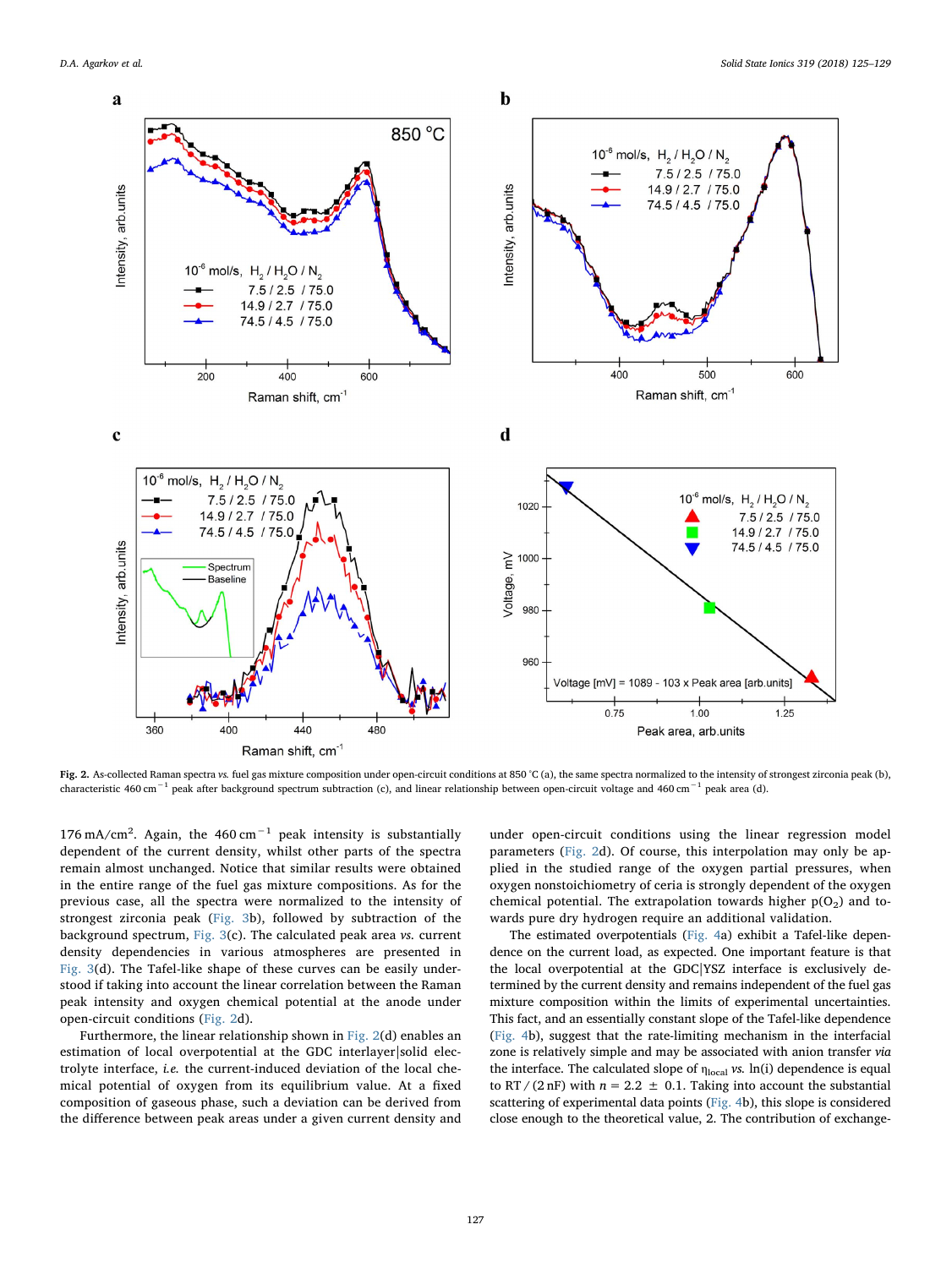<span id="page-3-0"></span>

Fig. 3. Variations of the Raman spectra under current load: (a), the spectra collected after equilibration at different current densities; (b), normalization to the intensity of strongest zirconia peak; (c), characteristic peak after background subtraction; (d), dependence of 460 cm−<sup>1</sup> peak area on the current density at 850 °C.

related processes involving gaseous phase, such as hydrogen oxidation on the GDC surface or in the vicinity of triple-phase boundary, seems less significant. A similar situation is observed for the electronic transport in GDC, which is dependent on the oxygen partial pressure and, hence,  $H_2:H_2O$  concentration ratio. At the same time, one should note that the estimated local overpotential probed at the GDC|YSZ interface may only be considered as a part of electrode polarization losses. The total overpotential losses, which can be evaluated from the I-V dependencies of the model cell [\(Fig. 1d](#page-1-0)), are up to 5–8 times higher than the local overpotentials and are dependent on the  $H_2:H_2O$  ratio. This means that the local current-induced deviations of the oxygen chemical potential from its equilibrium value at the GDC|YSZ interface correspond to the first step of the anodic process. This step, namely ion transfer via the interface, is followed by the electrochemical hydrogen oxidation and electron exchange in the anode functional layer.

#### 4. Conclusions

The new combined technique for in-situ Raman spectroscopy of the inner SOFC interfaces between the anode and zirconia solid

electrolyte membrane under current load was tested for the case studies focused on the protective gadolinia-doped ceria interlayers. The area of 460 cm−<sup>1</sup> Raman peak of ceria, sensitive to the oxygen nonstoichiometry, exhibits detectable variations with the anodic current and hydrogen partial pressure. The normalized peak area vs. OCV dependence makes it possible to analyze local overpotentials at the GDC interlayer|electrolyte interface. Under isothermal conditions, the estimated local overpotentials are exclusively determined by the current density. This dependence can be linearized in the Tafel coordinates in the entire studied range of the fuel gas mixture compositions. The relevant rate-determining mechanisms may be associated with ion transfer via the GDC|YSZ interface. The subsequent rate-limiting steps, such as electrochemical hydrogen oxidation in the Ni-GDC layer, are indetectable for the tested anode architecture due to limited laser beam penetration depth. In order to investigate these steps by the in-situ Raman spectroscopy, the triple-phase boundary should be directly formed on the YSZ single crystal.